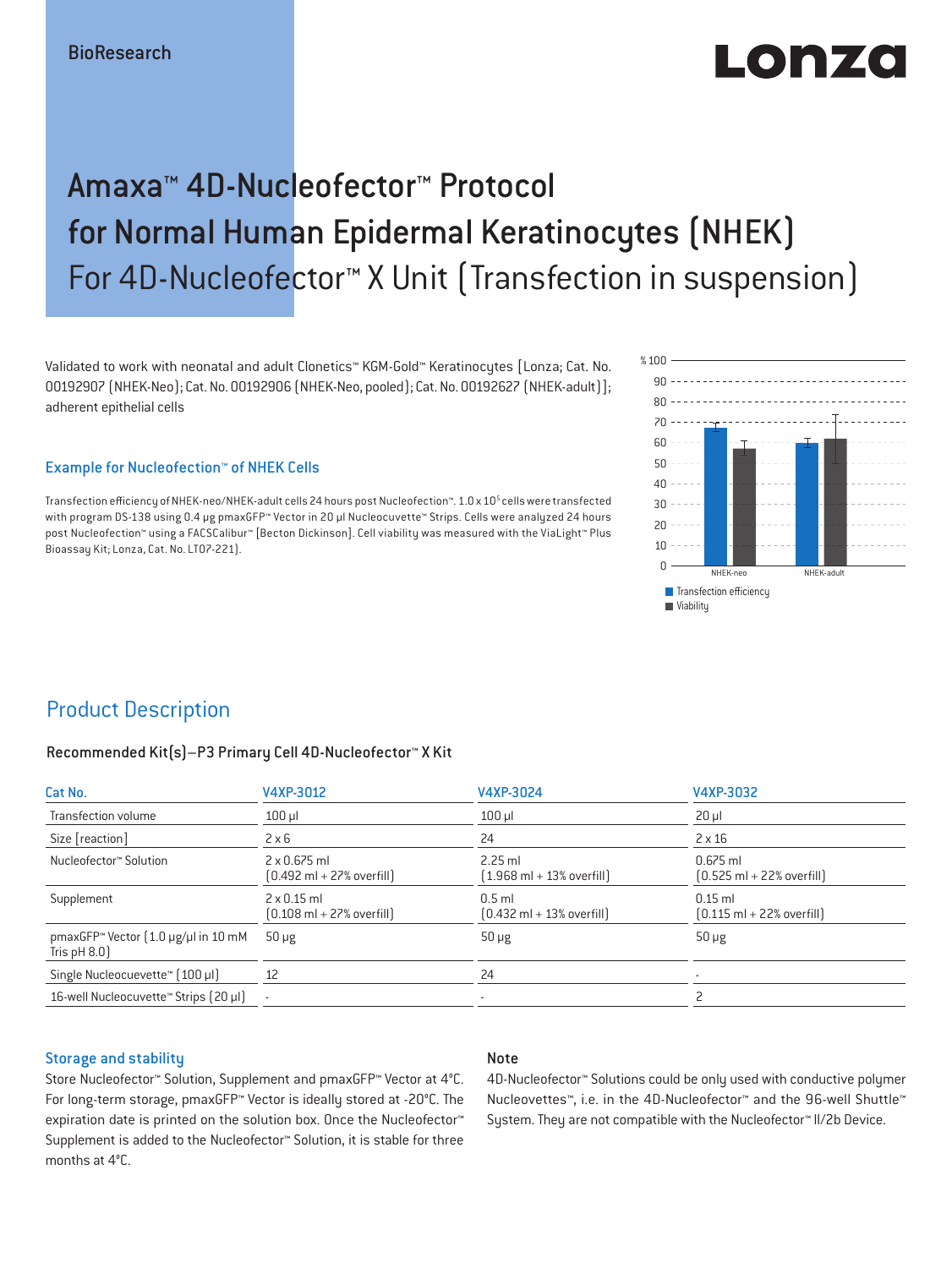## Required Material

#### Note

Please make sure that the entire supplement is added to the Nucleofector<sup>™</sup> Solution. The ratio of Nucleofector™ Solution to supplement is 4.5 : 1 (see table 1)

- 4D-Nucleofector™ System (4D-Nucleofector™ Core Unit and 4D-Nucleofector™ X Unit)
- Supplemented 4D-Nucleofector™ Solution at room temperature
- Supplied 100 µl single Nucleocuvette™ or 20 µl 16-well Nucleocuvette™ Strips
- Compatible tips for 20 µl Nucleocuvette™ Strips: epT.I.P.S. [US/CDN: Eppendorf North America, Cat. No. 2491.431, Rest of World: Eppendorf AG, Cat. No. 0030073.266], Matrix TallTips® [Matrix Technologies Corp., Cat. No. 7281] or LTS Tips [Rainin Instrument, LLC, Cat. No. SR-L10F, SR/SS-L250S, SR/SS-L300S]. Before using other types of pipette tips, please ensure they reach the bottom of the Nucleocuvette™ wells without getting stuck
- Supplied pmaxGFP™ Vector, stock solution 1 µg/µl

#### Note

Volume of substrate solution added to each sample should not exceed 10% of the total reaction volume (2 µl for 20 µl reactions). For positive control using pmaxGFP™ Vector, please dilute the stock solution to reach the appropriate working concentration.

- Substrate of interest, highly purified, preferably by using endotoxinfree kits; A260 : A280 ratio should be at least 1.8
- Cell culture plates of your choice
- For detaching cells: Reagent Pack™ Subculture Reagent Kit containing trypsin/EDTA, HEPES Buffered Saline Solution (HBSS) and Trypsin Neutralizing Solution (TNS) [Lonza, Cat. No. CC-5034]
- Culture medium: KGM-Gold™ BulletKit™ [Lonza; Cat. No. 00192060] Prewarm appropriate volume of culture medium to 37°C (see table 2)
- Appropriate number of cells/sample (see table 2)

## 1. Pre Nucleofection™

#### Note

Transfection results may be donor-dependent.

#### Cell culture recommendations

#### Neonatal NHEK

- 1.1 Seeding conditions:  $5-7 \times 10^3$  cells/cm<sup>2</sup>; use e.g.  $75 \text{cm}^2$  flasks
- 1.2 Cells should be passaged after reaching 60–70% confluency; replace media every other day
- 1.3 For Nucleofection™ cells should be preferably passaged 3–4 days before; optimal confluency before Nucleofection™ is 80–90%
- 1.4 Do not use cells after passage number 5 as this may result in substantially lower gene transfer efficiency and viability

#### Adult NHEK

- 1.5 Seeding conditions:  $5 \times 10^3$  cells/cm<sup>2</sup>; use e.g.  $75 \text{cm}^2$  flasks
- 1.6 Cells should be passaged after reaching 50–60% confluency; replace media every other day
- 1.7 For Nucleofection™ cells should be preferably passaged 3 days before; optimal confluency before Nucleofection is 50–60%
- 1.8 Do not use cells after passage number 2 as this may result in substantially lower gene transfer efficiency and viability

#### **Trypsinization**

- 1.9 Remove media from the cultured cells and wash cells once with HBSS; use at least same volume of HBSS as culture media
- 1.10 Cells are very sensitive to trypsin treatment. For harvesting, incubate the cells 3–5 minutes at 37°C with recommended volume of indicated trypsinization reagent (please see required material)
- 1.11 Neutralize trypsinization reaction with TNS once the majority of the cells (>90%) have been detached. Do not incubate the cells in TNS longer than 10 minutes

## 2. Nucleofection™

For Nucleofection™ Sample contents and recommended Nucleofector™ Program, please refer to Table 3.

- 2.1 Please make sure that the entire supplement is added to the Nucleofector™ Solution
- 2.2 Start 4D-Nucleofector™ System and create or upload experimental parameter file (for details see device manual)
- 2.3 Select/Check for the appropriate Nucleofector™ Program (see table 3)
- 2.4 Prepare cell culture plates by filling appropriate number of wells with desired volume of recommended culture media (see table 4) and pre-incubate/equilibrate plates in a humidified 37°C/5%  $CO<sub>2</sub>$  incubator
- 2.5 Pre-warm an aliquot of culture medium to 37°C (see table 4)
- 2.6 Prepare plasmid DNA or pmaxGFP™ Vector or siRNA (see table 3)
- 2.7 Harvest the cells by trypsinization (please see 1.9–1.11)
- 2.8 Count an aliquot of the cells and determine cell density
- 2.9 Centrifuge the required number of cells (see table 3) at 200xg for 10 minutes at room temperature. Remove supernatant completely
- 2.10 Resuspend the cell pellet carefully in room temperature 4D-Nucleofector™ Solution (see table 3)
- 2.11 Prepare mastermixes by dividing cell suspension according to number of substrates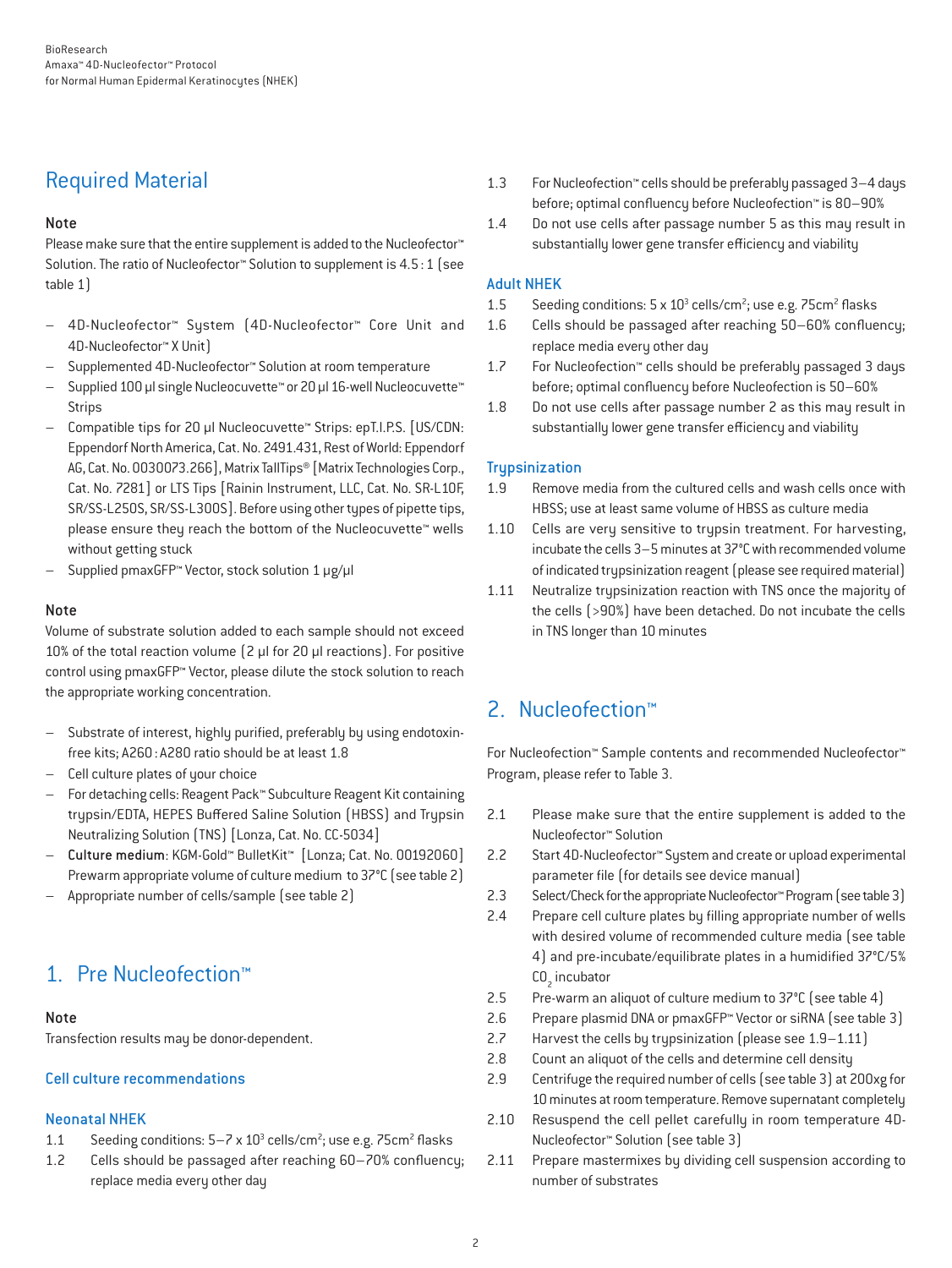- 2.12 Add required amount of substrates to each aliquot (max. 10 % of final sample volume)
- 2.13 Transfer mastermixes into the Nucleocuvette™ Vessels

#### Note

As leaving cells in Nucleofector™ Solution for extended periods of time may lead to reduced transfection efficiency and viability it is important to work as quickly as possible. Avoid air bubbles while pipetting.

- 2.14 Gently tap the Nucleocuvette™ Vessels to make sure the sample covers the bottom of the cuvette
- 2.15 Place Nucleocuvette™ Vessel with closed lid into the retainer of the 4D-Nucleofector™ X Unit. Check for proper orientation of the Nucleocuvette™ Vessel
- 2.16 Start Nucleofection™ Process by pressing the "Start" on the display of the 4D-Nucleofector™ Core Unit (for details, please refer to the device manual)
- 2.17 After run completion, carefully remove the Nucleocuvette™ Vessel from the retainer
- 2.18 Incubate Nucleocuvette™ for 10 min at room temperature
- 2.19 Resuspend cells with pre-warmed medium (for recommended volumes see table 5). Mix cells by gently pipetting up and down two to three times. When working with the 100 µl Nucleocuvette™ use the supplied pipettes and avoid repeated aspiration of the sample
- 2.20 Plate desired amount of cells in culture system of your choice (for recommended volumes see table 5)

## 3. Post Nucleofection™

3.1 Incubate the cells in humidified  $37^{\circ}$ C/5% CO<sub>2</sub> incubator until analysis. Gene expression or down regulation, respectively, is often detectable after only 4–8 hours

## Additional Information

For an up-to-date list of all Nucleofector™ References, please refer to: www.lonza.com/nucleofection-citations

For more technical assistance, contact our Scientific Support Team:

#### USA /Canada

|      | Phone: 800 521 0390 (toll-free)      |
|------|--------------------------------------|
| Fax: | 301 845 8338                         |
|      | E-mail: scientific.support@lonza.com |

#### Europe and Rest of World

|          | Phone: +49 221 99199 400                |
|----------|-----------------------------------------|
| Fax: Fax | +49 221 99199 499                       |
|          | E-mail: scientific.support.eu@lonza.com |

#### Lonza Cologne GmbH 50829 Cologne, Germany

Please note that the Amaxa™ Nucleofector™ Technology is not intended to be used for diagnostic purposes or for testing or treatment in humans.

The Nucleofector™ Technology, comprising Nucleofection™ Process, Nucleofector™ Device, Nucleofector™ Solutions, Nucleofector™ 96-well Shuttle™ System and 96-well Nucleocuvette™ plates and modules is covered by patent and/or patent-pending rights owned by Lonza Cologne GmbH.

Amaxa, Nucleofector, Nucleofection, 4D-Nucleofector, Nucleocuvette, maxGFP and X-VIVO are registered trademarks of the Lonza Group or its affiliates are registered trademarks of the Lonza Cologne GmbH in Germany and/or U.S. and/or other countries. Other product and company names mentioned herein are the trademarks of their respective owners.

This kit contains a proprietary nucleic acid coding for a proprietary copepod fluorescent protein intended to be used as a positive control with this Lonza product only. Any use of the proprietary nucleic acid or protein other than as a positive control with this Lonza product is strictly prohibited. USE IN ANY OTHER APPLICATION REQUIRES A LICENSE FROM EVROGEN. To obtain such a license, please contact Evrogen at license@evrogen.com. The CMV promoter is covered under U.S. Patents 5,168,062 and 5,385,839 and its use is permitted for research purposes only. Any other use of the CMV promoter requires a license from the University of Iowa Research Foundation, 214 Technology Innovation Center, Iowa City, IA 52242.

The use of this product in conjunction with materials or methods of third parties may require a license by a third party. User shall be fully responsible for determining whether and from which third party it requires such license and for the obtainment of such license.

No statement is intended or should be construed as a recommendation to infringe any existing patent.

© Copyright 2011, Lonza Cologne GmbH. All rights reserved D4XP-3016\_2011-01